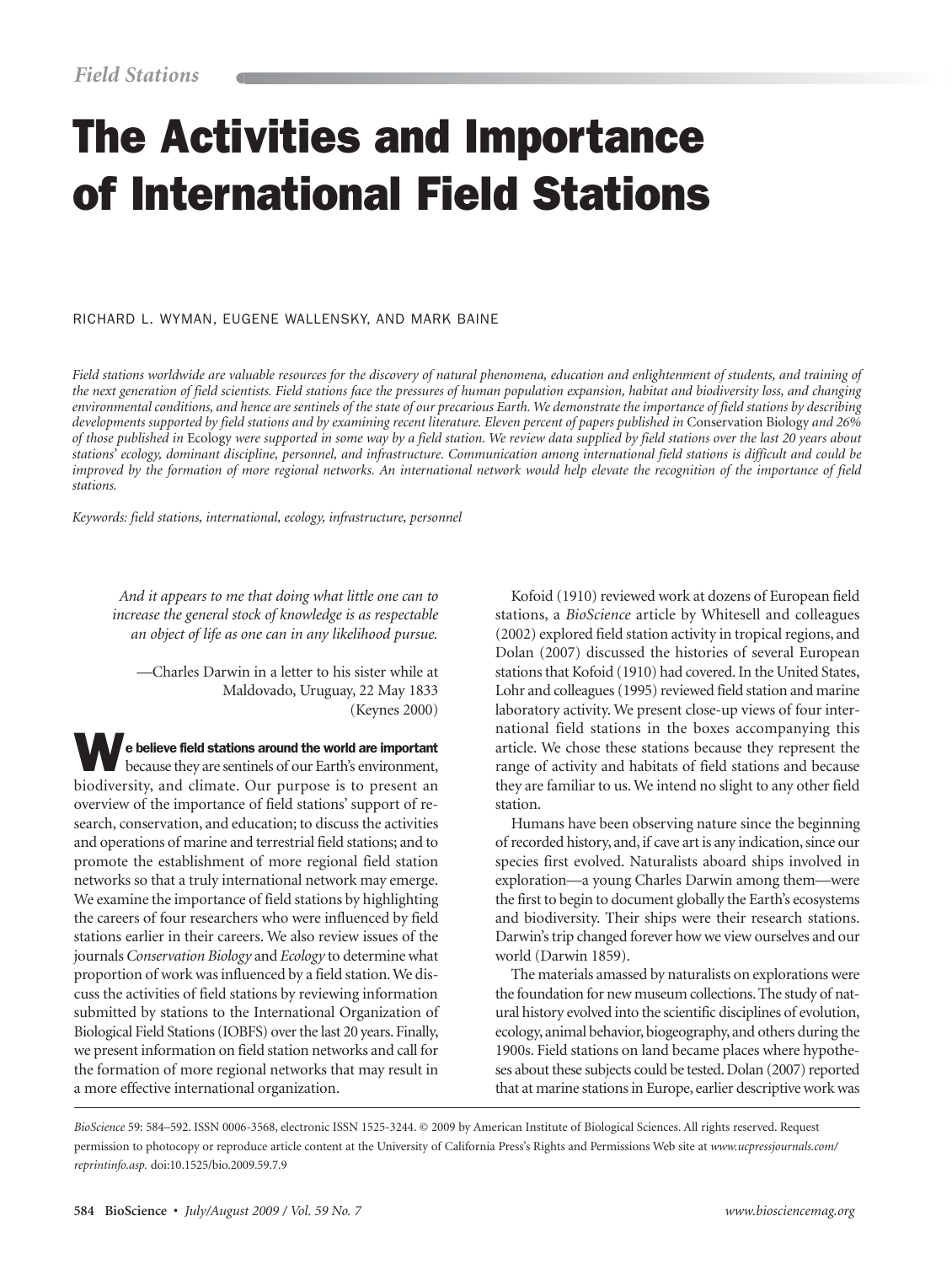followed by studies of embryology, physiology, and oceanography, and these were followed by the addition of genomics and remote sensing.

The objectives of international field stations mirror those of US stations, with emphases changing in accordance with the state of the nation's development, climate extremes, age, and population pressures. These shared objectives are research, education, preservation, and community interaction. Field stations attempt to provide an opportunity for free and open inquiry, foster a culture of scientific research, offer a secure outdoor facility with appropriate infrastructure, and present unique educational opportunities. The degree to which field stations afford these opportunities varies, depending on their long-term goals and extrinsic pressures (population, poverty, war).

We have two answers to the question, What is a field station? For membership in the IOBFS, an entity must have expressed interest in the objectives of the organization. We were liberal here because we wanted to be sure to include any entity that considered itself a field station. We included agricultural stations because in many countries those are the only stations present.

To demonstrate the importance of field stations, we used a manifold approach in our review of the literature. First, if an entity referred to itself as a field station, we accepted this at face value. Second, an entity had to conduct research on its property or on property associated with it—for example, a station may have been established to do work in a national park. Third, there had to be some sort of infrastructure, especially for housing researchers; the housing and research site did not have to be on the same property, however. We did not include research conducted in parks, preserves, or reserves unless mention was made of logistical support, which we assumed meant housing. When we were unsure, we did not include the entity in our tally. We are certain our definitions of a field station will not please everyone.

# The importance of field stations

We give brief examples of how research conducted at field stations helped the development of four scientists. We then review issues of the journals *Conservation Biology* and *Ecology* to tally work conducted at or supported by field stations. We mention these particular researchers because their work, which had an impact on human understanding, began at field stations and because that work illustrates the role serendipity may play in research at field stations.

Both Eugene Odum (University of Georgia) and Donald Griffin (Harvard University) worked on the Edmund Niles Huyck Preserve and Biological Research Station (Rensselaer ville, NY) in 1938. At the preserve, Odum produced an energy budget for overwintering birds (Odum 1942, 1945). Odum's later work built on his interest in energy budgets and applied that concept to entire ecological systems, later called ecosystem ecology (Odum 1989). Griffin, as he told one of the authors of this article (R. L. W.), came to the preserve as a summer researcher with a project already in mind. As often happens with field research, he discovered that his idea was not feasible. While sitting on the back porch of his cabin, he noticed bats emerging from the attic and then flying about in the dark. This serendipitous observation led him to study bats and determine that they produce and hear high-frequency sounds used in echolocation (Griffin and Galambos 1941).

Peter Grant (Princeton University) first went to the Galápagos more than 30 years ago, when the Charles Darwin Research Station was just beginning (see box 1). Grant's work on the Galápagos finches is one of the best demonstrations of evolution in action and of the roles of a variety of selective agents (Grant 1975, Grant et al. 1975, Grant and Grant 2006). He said he chose the Galápagos finches because of their relative tameness and the simplicity of their undisturbed habitat (*www.eeb.princeton.edu/faculty/grant\_p*).

Thirty years ago, Nalini Nadkarni (Evergreen College) began work on canopy-dwelling plants at the Mondeverde Field Station in Costa Rica (figure 1), with logistical support from La Selva Field Station (see box 2; Nadkarni 1981, 1984). Her work revealed the importance of forest canopy plants to forests' tree nutrient cycling. She is the cofounder of the International Canopy Network, and recently received a Guggenheim Foundation grant to introduce ecosystem ecology to nontraditional students (Nadkarni 2007). We are sure many other field stations could yield similar stories.

We determined which papers in *Conservation Biology* and *Ecology* were supported in some way by a field station by checking the authors' addresses, the methods section, and the acknowledgments in each paper published in 2005 and 2006. We believe our calculation of the number of papers supported by a field station is an underestimate because many papers in *Conservation Biology* and a few in *Ecology* are reviews of literature, model developments, and meta-analyses that no doubt contain data gathered with the aid of a field station. We did not count reviews and meta-analyses as work done with station support, but they are contained in the total number of papers.

During the two-year period, 417 papers were published in *Conservation Biology,* of which 46 (11%) mentioned a field station or field station–like entity. In *Ecology,* 674 papers were published, and 177 (26.3%) mentioned field station support in 28 countries.

# What are field stations like globally?

The following data and summaries have been gathered over the last 20 years as an ongoing activity of the IOBFS (*www.iobfs.org*). The IOBFS began in 1989 with the goal of helping international field stations much as the OBFS does in the United States, that is, by fostering field research and education in the biological sciences (Wyman et al. 1997). To achieve this goal, author R. L. W. asked field station representatives to answer a questionnaire about the station's ecology, programs, infrastructure, and challenges. Over the years, we have gathered information on more than 200 field stations. Tallied examples in this article total between 90 and 201, depending on which questions were answered. We estimate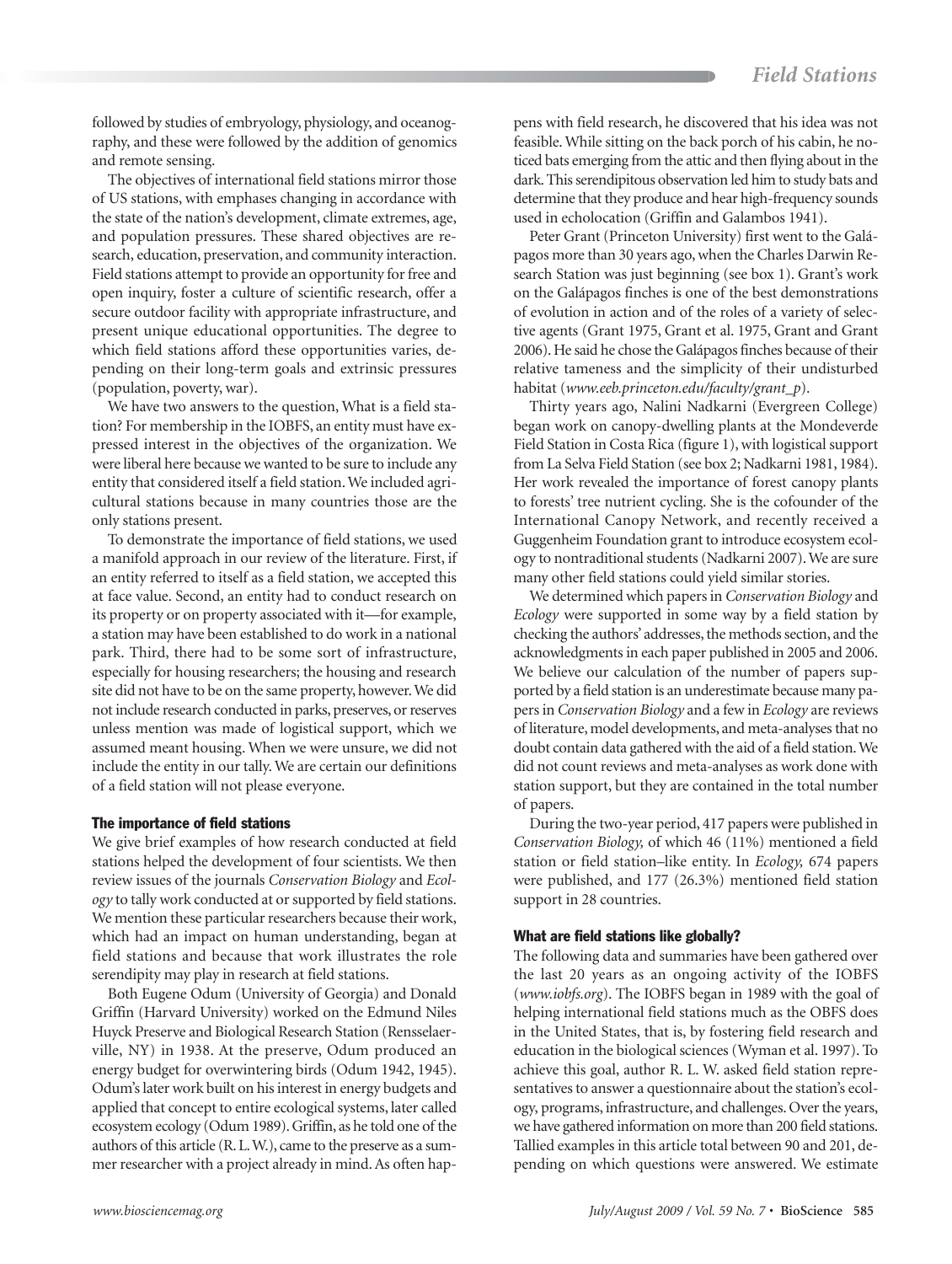# *Field Stations*

#### Box 1. Charles Darwin Research Station, Galápagos, Ecuador.

The Charles Darwin Research Station (CDRS) is on the equator 1560 kilometers west of Ecuador, in the Galápagos Archipelago. The archipelago, which is a UNESCO (United Nations Educational, Scientific and Cultural Organization) World Heritage site, consists of 13 main islands, 6 smaller islands, and 107 rocks and islets. The station is run by the Charles Darwin Foundation, established in 1959 by the IUCN (International Union for Conservation of Nature) and UNESCO. The foundation is a nonprofit research organization whose purpose is to provide scientific research, technical assistance, and information to ensure conservation success in the Galápagos. The foundation partners with the Galápagos National Park Service to help preserve this living laboratory of evolution.

The CDRS, located on Santa Cruz Island, was built between 1960 and 1964. More than 100 scientists, educators, volunteers, and staff work at the station. More than 90% of the staff members are Ecuadorian, and the station has a long-term commitment to training Galápagos residents to become leaders in science and conservation. CDRS teams are also based in Puerto Baquerizo Moreno (San Cristóbal Island) and Puerto Villamil (Isabella Island). The objectives of the station are research, education, conservation, and working with the local populations to ensure the conservation of the environment and biodiversity of the archipelago.

The Galápagos is known for its array of endemic species of plants, invertebrates, and vertebrates. Most land is covered by arid, semidesert xerophytic vegetation, but a few islands are high enough to support humid tropical vegetation. About 500 endemic plant species are present. Noteworthy vertebrate species include the Galápagos Island iguanas (see the photograph), blue-footed booby, waved albatross, the Galápagos tortoise, sea lions, and a variety of ground finches.



*Galápagos island iguanas sun bathing near the Charles Darwin Research Station. Photograph: Heidi Snell/ Visual Escapes.*

The history of the islands as a port of call for early shipping and exploration and recent human population growth have contributed to the islands' conservation needs. The human population on the five inhabited islands is about 40,000. Early explorers introduced goats, rats, donkeys, cattle, and dogs, among other animals. Some 700 species of plants have been introduced.

Research often focuses on systematics and evolution because the islands are young (< 10 million years old) and much of the fauna and flora have been found to be actively evolving. The work of Peter Grant and B. Rosemary Grant on the ground finches is a notable example of such research (Grant and Grant 2006). Much research focuses on conservation and the control and eradication of aggressive alien species.

The guiding principles to achieve the mission of the conservation of the environment and biodiversity on the Galápagos Islands center on ecosystem management. People are a vital part of the ecosystem and hence the CDRS works to build long-term options for the inhabitants as a critical component of effective management.

there are more than 1000 field stations worldwide, excluding those in the United States. We compare our results where appropriate with those of Whitesell and colleagues (2002), who reviewed activities at tropical field stations.

One surprising fact, also noted by Whitesell and colleagues (2002), is that it is difficult to communicate with international field stations. For example, we mailed more than 450 surveys to field stations for which we had addresses in 1993, and 120 were returned by postal services because the field station could not be located. Another 100 or so of the questionnaires resulted in no response. Since 2000, the field station questionnaire has been available online. Field stations tend to form and then dissolve, depending on the energy and leadership of single individuals, which makes it difficult to know exactly how many field stations exist at any one time (also noted by Dolan [2007] for European stations). There is also a tendency for field stations to change identity, such as when government stations studying forestry change to ecology stations after forests are cleared and forestry activities cease.

The continuum of technology development and the growing complexity of scientific focus at field stations largely depends on the economic circumstances of the country or region and its degree of development (boxes 3, 4). As mentioned earlier, during the 1900s, field station activity evolved from natural history studies and collecting to studies of ecology, evolution, and animal behavior, and then to ecosystem studies, genomics, and conservation biology (Dolan 2007). Much of this diversity in areas of study still exists today among global field stations. For instance, many countries in Africa have only agricultural stations whose work involves crops or other plants and animals of regional importance. In South America, the study of cattle is often the focus of study, and in Saudi Arabia, it is palm trees. The Organization of Tropical Studies, representing three field stations in Central America (box 2), focuses on advanced topics in ecosystem ecology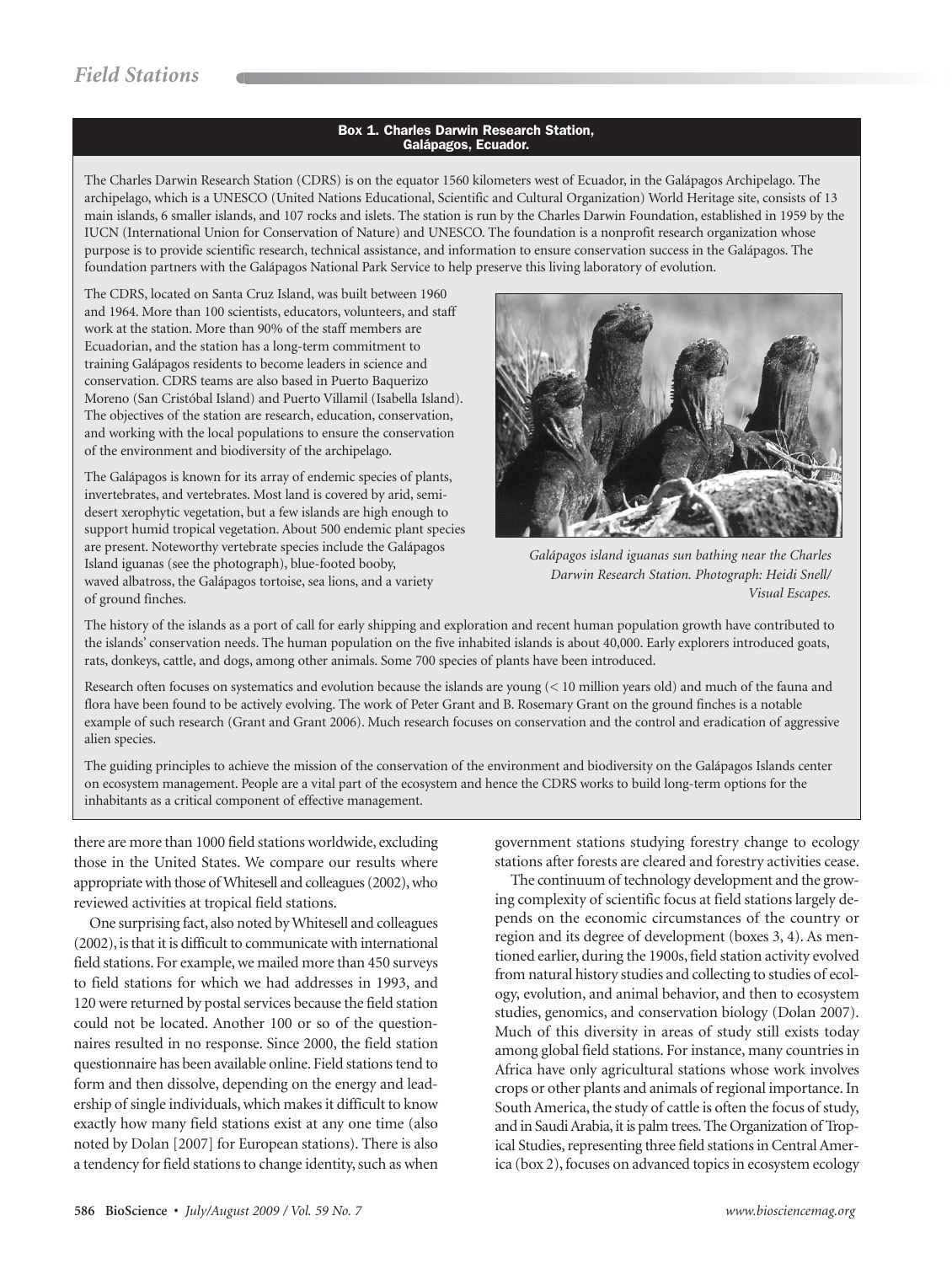and is well funded; these three stations are exceptions and not the rule.

Field stations are facing mounting challenges and pressures on many fronts. Earth's 6.7 billion people, who use about one-half of Earth's primary productivity, affect climate, biodiversity, and ecosystem services; place pressures on field stations; and create a sense of urgency in field stations' activities. Field stations monitor and report on ecological matters such as the effects of climate change, and are sometimes in the midst of the resulting chaos.

Respondents to our questionnaire  $(n = 201)$  reported dominant field station interests to be research (46.8%), education (27.8%), and preservation and conservation (24.5%). These interests are not mutually exclusive because stations could list all three interests. Of 194 responses on field stations' research area, freshwater studies dominated, with 22.7% of stations listing their major focus as freshwater, lakes, rivers, and water. Whitesell and colleagues (2002) reported freshwater studies to be the dominant activity at 17.5% of tropical field stations. In our study, ecology was listed by 19.1% of field stations and forest studies by 9.8%; Whitesell and colleagues (2002) found that ecology was the dominant discipline at 37% of tropical stations. Birds were listed as the focus of work by 6.7%, mainly in Europe. Marine studies represent 5.2% of responses (Whitesell et al. 2002 reported 7.5%), followed by mammals (4.2%) and tropical systems (4.1%). Agriculture, animals, soils, and ecosystems each were reported by 3.6% of field stations. Agroforestry represented 2.1% (Whitesell et al. 2002 reported 6.1%) of responses. Studies having to do with people (such as ethnobotany, ethnology, and indigenous people), but excluding agriculture, were mentioned by only 1% of field stations. Including agriculture, cattle, and sheep, 6.7% of field stations mentioned human activities as an area of primary focus. Oddly, only 1.5% of responses listed climate change as an area of study (Whitesell et al. 2002 reported 2%), although that percentage may have grown recently.

Field stations occupy all major ecosystems on Earth (table 1), although we have not had any responses from Antarctica, where there are more than a dozen field stations. The main habitat of field stations was most frequently listed as freshwater (33.1%). Forests were the second most-often mentioned  $(26.3\%;$  Whitesell et al. 2002 reported 50.5%), and agroecosystems were third (11.6%). Interestingly, 11.6% of field stations were in agroecosystems, but only 2.6% of the respondents mentioned studying agroecosystems.

The amount of land that field stations listed as available for study varied from none to 4.9 million hectares (ha), the latter being a national park. We calculated the average area available (after eliminating parks and reserves) to be 335 ha, and the total,  $31,205$  ha ( $n = 93$ ). Twenty-four field stations claimed no land as their own. It is difficult to determine whether field stations actually owned land or simply had access to it, because their institutional affiliation may have precluded actual ownership by the field station entity. One third of field stations listed the government as their main affiliation (34.4%). For 26.1% of the field stations, non-



*Figure 1. Nalini Nadkarni, with a mouthful of samples, hanging from her climbing gear in the Mondeverde cloud forest, Costa Rica. Photograph: David Robertson.*

| Habitat type  | Number listed | Percentage |
|---------------|---------------|------------|
| Agroecosystem | 43            | 11.6       |
| Desert        | 12            | 3.2        |
| Estuary       | 18            | 4.8        |
| Forest        | 98            | 26.3       |
| Grassland     | 24            | 6.5        |
| Marine        | 25            | 6.7        |
| Shrub         | 20            | 5.4        |
| Tundra        | 9             | 2.4        |
| Water         | 123           | 33.1       |
| Total         | 372           | 100.0      |

governmental organizations were their major affiliation, and universities were the main affiliation of 35.4%. The final category of "other"  $(4.1\%)$  was listed as unknown  $(n = 4)$  or the United Nations ( $n = 1$ ). Kofoid (1910) and Dolan (2007) both remarked that a close association with a university appeared to be a peculiarity of US stations, and that in Europe, the government was often the chief benefactor. Dolan (2007), however, revisited some of Kofoid's field stations and found a growing shift in Europe to field station affiliations with universities.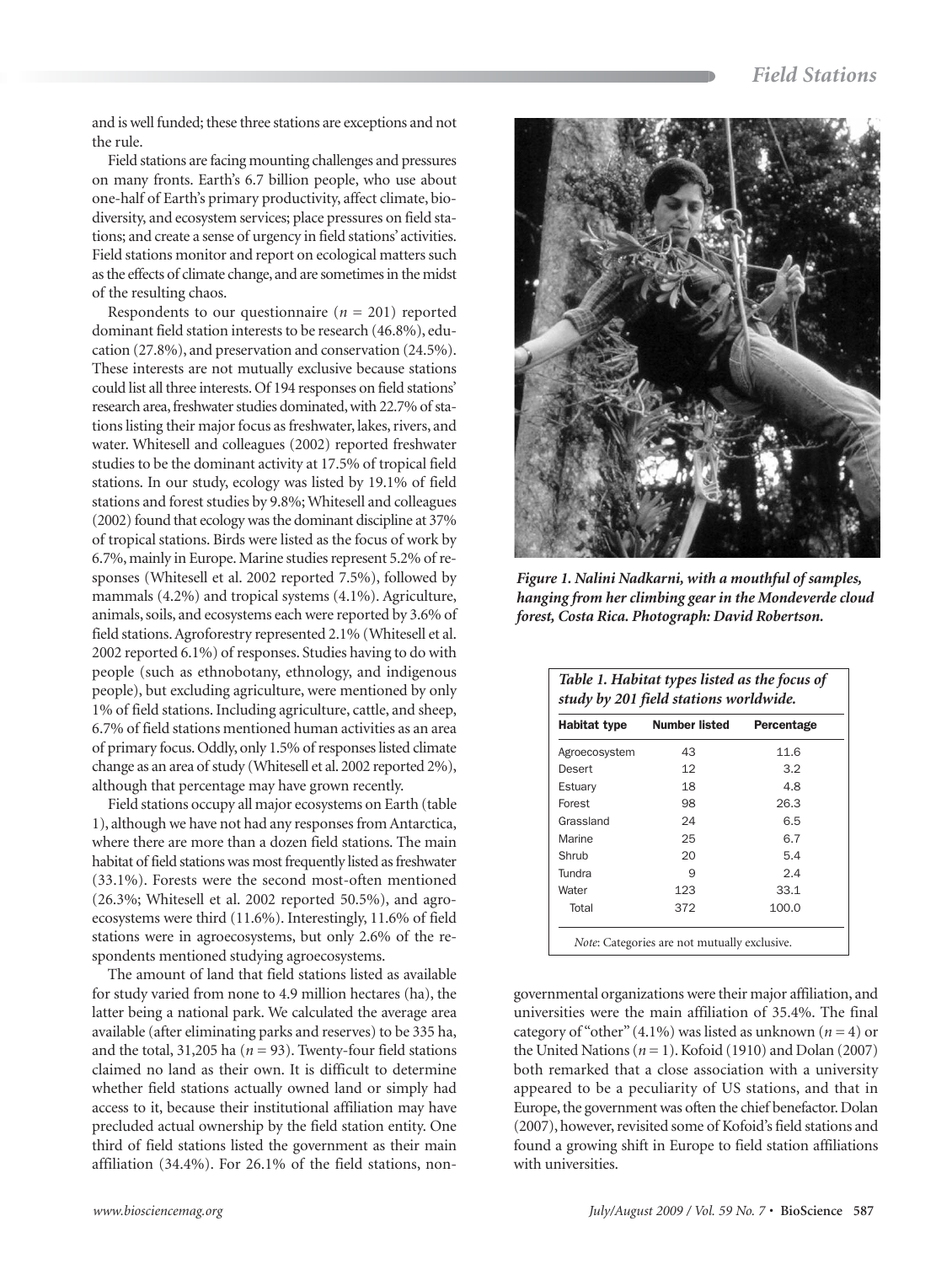# *Field Stations*

## Box 2. The La Selva Station, Costa Rica.

The La Selva Biological Station, owned and operated by the Organization for Tropical Studies since 1968, is located in the Caribbean lowlands of Costa Rica. Each year, researchers, students, research assistants, and ecotourists account for approximately 36,000 person-days of station use. The property consists of 1650 hectares (ha) of mainly old-growth rainforest. About 100 university-level courses are offered annually, and 300 scientists work at La Selva on various ecological projects. More than 3000 publications have resulted from work at La Selva, and about 130 more are added each year.

Forty years ago, almost the entire watershed area was forested. Since then, the landscape has undergone considerable fragmentation, particularly north of La Selva, as a result of human population growth and expanding cattle ranching, banana plantations, and, most recently, pineapple fields.

To the south, La Selva borders the 45,000-ha Braulio Carrillo National Park. The area supports a host of plant and animal species including several species of large cats (see the photograph). The La Selva-protected area complex (more than 100,000 ha) spans an elevation gradient from 40 to almost 2900 meters above sea level. This is the largest elevation gradient with strict protection status in Central America.

La Selva is within a two-hour drive of the San José International Airport. The station has 150 beds, wireless Internet access, digital databases, air-conditioned offices, 60 kilometers of trails, as well as a library, geographic information system (GIS) lab, shade houses, and various other laboratory facilities. There is a full-time lab manager, transportation and purchasing services personnel, informatics and GIS managers, and full-time nature guides and taxonomic experts. The station's development into a premier facility owes much to the financial support of the Andrew W. Mellon Foundation and the National Science Foundation.

An important asset of La Selva is the long-term nature of its projects and data records. La Selva has 45 years of weather records and a



*A panther (*Panthera onca*), possibly on the trail of a tapir, which also tripped the camera trap. Photograph provided by the Voplcan Barva TEAM ProjectŠCosta Rica as part of the TEAM Network of Conservation International, funded by the Gordon and Betty Moore Foundation.*

history of scientific research beginning in the days when the property was the private reserve of Leslie Holdridge. La Selva is one of the very few places in the tropics where scientists can find reliable data on changes in the system. For example, the minimum nighttime temperatures are higher now than they were 45 years ago, and there are fewer leaf litter frogs, lizards, and forest-interior insectivorous birds.

Another of La Selva's valuable assets is the well-trained corps of parabiologists—local field technicians with highly specialized skills in data collection and field identification of plants and animals. The approximately 40 field technicians who are employed at the station help the scientists in the field or manage projects for visiting investigators. Any new scientist can hire a talented assistant who knows the forest, Excel databases, and basic English. La Selva is an important training ground for the next generation of tropical scientists because dozens of graduate students from around the world base their thesis work at the station.

The challenges of operating La Selva result in part from the long-term nature of research and data collection done there. Maintaining a consistent and reliable meteorological record through funding shortages, lightning strikes, and personnel changes has been no easy task. Although the scientific productivity of the station owes much to large ongoing projects, it is extremely difficult for researchers to maintain long-term funding in a system of short funding cycles. In a world increasingly concerned with global-scale ecological changes, La Selva must be a player on an international scale; the International Organization of Biological Field Stations may be helpful here.

We asked about scientific and technical staff at field stations. The size of the scientific staff varied from 0 to 67 people (the latter at a government institution in Europe). Technicians varied between 0 and 235 (the latter at an agricultural station in Africa). The average was 8.3 scientists and 10.1 technicians. Twenty field stations had no scientists and 15 had no technicians. For all field stations for which we have data, there were 799 scientists and 970 technicians, for a total of 1769. Even considering that we know about only a small percentage of international field stations, the total number of people at field stations is small.

Visiting scientists at field stations come and go erratically, and hence we could not generate statistics. Field stations reported no visitors, a few, dozens, and hundreds (box 2); the exact number depended on grants and changing circumstances (e.g., the death of a key figure). The trend in colleges and universities is shifting from field studies of whole organisms, ecology, and animal behavior toward molecular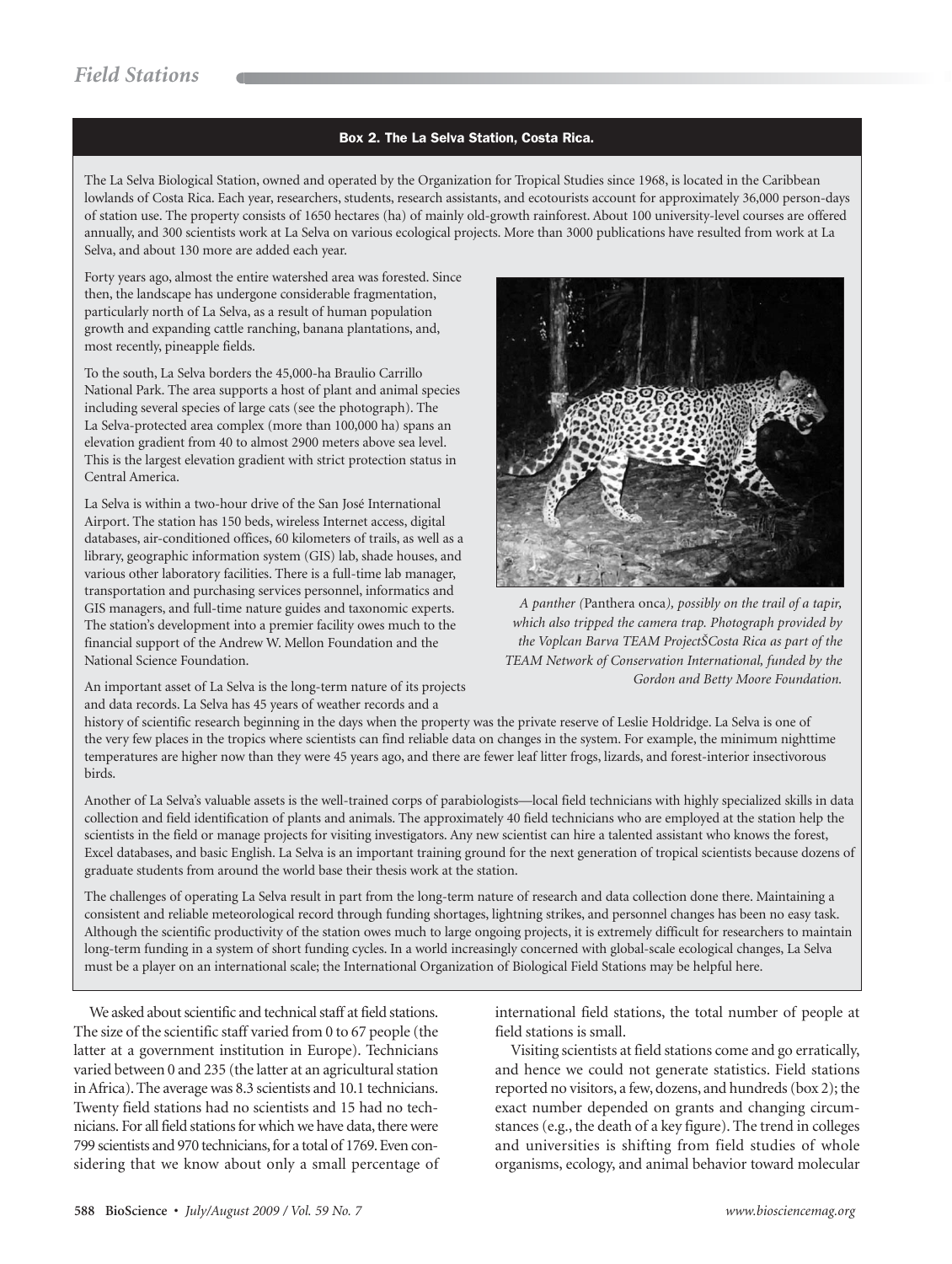## Box 3. Kioloa Field Station, New South Wales, Australia.

The Kioloa Field Station, on the campus of the Australian National University (ANU), is located on the southern coast of New South Wales between the villages of Kioloa and Bawley Point (see the photograph). The station is funded by the university and with revenue raised through its business activities, which cover all operational costs. The staff of the station includes an executive officer who is based on the main campus in Canberra and a station manager, a caretaker, and a half-time administrator based at Kioloa. The Kioloa village was built to house foresters early in the 20th century, and many of the buildings now at the field station are refurbished mill cottages.

The station's 1.2 kilometers of surf beach and dunes occupy a complete drainage basin. The Murramarang Range is the western boundary, and sclerophyll forest dominated by eucalypt species with rainforest remnants cover this part of the field station. The casuarina species, coastal heath, and mangroves that grow closer to the coastline provide habitat for more than 140 species of birds, including the endangered glossy black cockatoo and powerful, masked, and sooty owls. Many marsupial species reside in the forests on the upper portion of the field station, including greater and feathertail gliders and ringtail, brushtail, and pygmy possums. The station contains a range of archeological sites, including coastal middens, that date back more than 25,000 years.

The Kioloa Field Station offers cottage and dormitory accommodations for 90 people, and two community buildings with kitchens and dining and meeting spaces for up to 90 people, in addition to a laboratory with research and meeting space. All the buildings, including the cottages, have Internet access.



*View of the main drive at the Kioloa Field Station, Australia, with newly planted bottlebrush bushes (*Callistemon *sp.), visitors' housing on the left and the Pacific Ocean in the background. Photograph: Richard L. Wyman.* 

The Kioloa Field Station's objectives are to offer undergraduate field courses, research and monitoring programs, workshops, and small conferences. The facilities are also used to stage local concerts and celebrations, and they become the command center during bush fire emergencies in the district.

Kioloa is representative of many stations the world over: it is set in a beautiful, pristine environment, and it is an ideal locale for teaching and research activities in the natural sciences. The opportunities for long-term monitoring programs and conservation initiatives are abundant. The existence and evolution of both the Oceanic Research Station Network and the International Organization of Biological Field Stations have been beneficial for field stations, allowing tried and tested solutions to a host of logistical and operational issues to be shared among all field stations, an outcome that is both efficient and practical.

biology and genetics, and this same trend affects the types of visiting scientists at field stations (Dolan 2007).

We queried field station representatives about the infrastructure at their stations—including laboratory and sleeping space (beds)—and their ability to support visiting scientists and students. We found the number of beds available to be particularly informative, because most respondents said a laboratory was available but they provided little detail. Available beds ranged from 0 to 150. Institutions with large numbers of beds were invariably associated with universities, and the beds were predominantly for students (i.e., dorm-style accommodations). The total number of beds for 96 field stations was 2800, for an average of 29.1 beds per station. Infrastructure also reflects the age of the field station. The total infrastructure of one of the newest field stations, begun in 2005, consisted of three tents.

# Wishes and needs of field stations

Field stations are often located in important, unique habitats, and thus are well placed to monitor those habitats. They may provide data and knowledge on the functioning of natural systems and on threats to those systems. Because threats to habitats around field stations are representative of threats to habitats globally, field stations are of strategic importance to governments globally. To perform their strategically important roles of monitoring, research, and education, field stations require support that is stable and as independent as possible of the erratic whims of governments.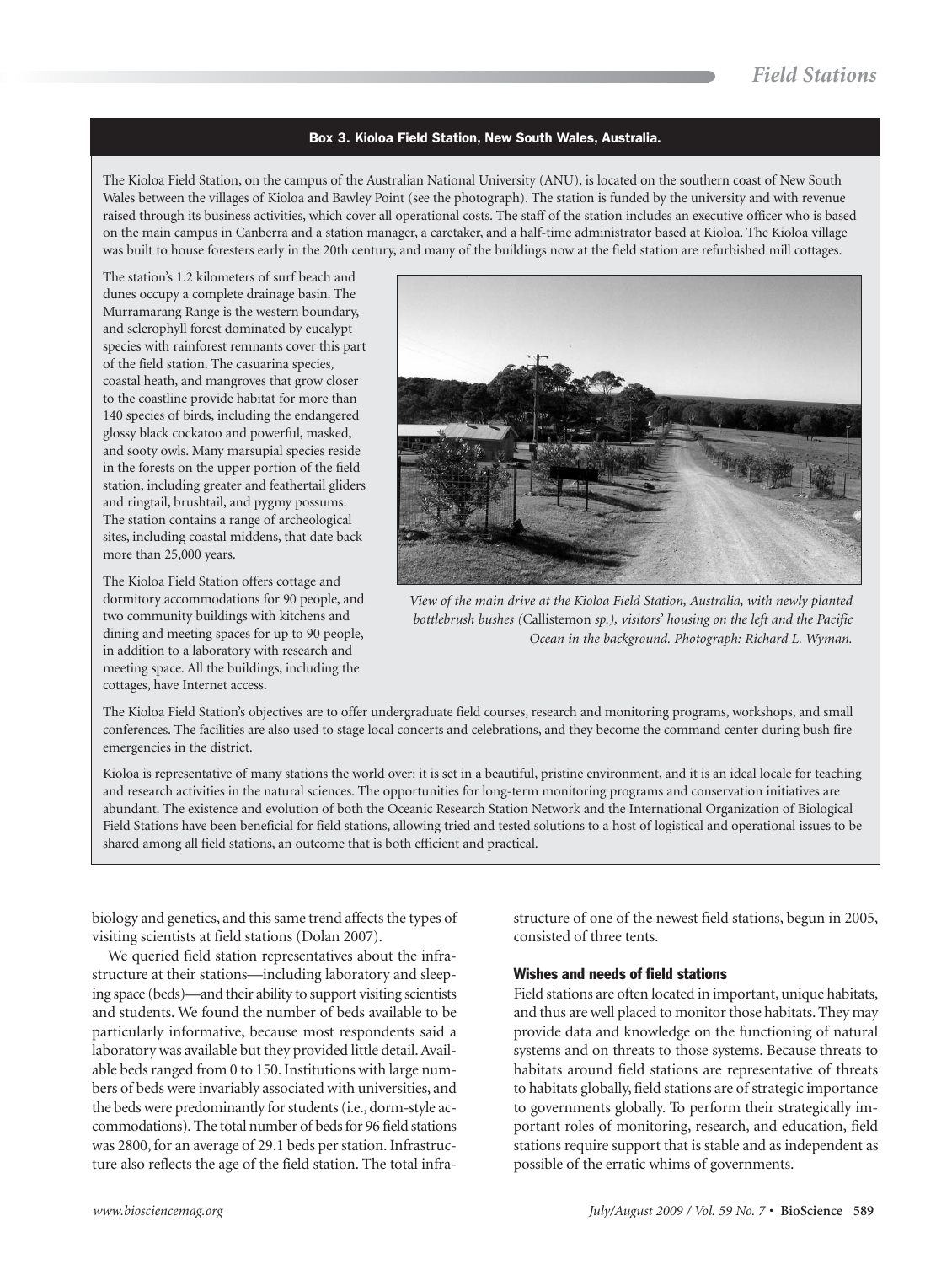# *Field Stations*

## Box 4. Motupore Island Research Centre, Papua New Guinea.

The Motupore Island Research Centre (MIRC), established in 1970, is the University of Papua New Guinea's dedicated marine and coastal research unit. The MIRC is on Motupore Island in Bootless Bay, off the eastern Hiri coast about 15 kilometers (km) southeast of Port Moresby, the capital and international port of entry to Papua New Guinea. Motupore Island is within the Papuan Barrier Reef, the lagoon of which is a submerged ancient coastal plain whose outer margin is defined by an impressive reef some 5 km offshore, paralleling Papua New Guinea's coast to the southeast, a reef system hosting up to 3000 species of fish and 3000 species of corals.

The small hilly island of Motupore is about 800 meters (m) by 280 m (20 hectares). Most tropical marine nearshore habitats are present between Motupore Island and the barrier reef, including a variety of reef types (fringing, patch and barrier), seagrass and algae beds, mangroves, and extensive intertidal and sublittoral carbonate and mud areas (see the photograph). The terrestrial vegetation on the island is mainly eucalypt savannah. Work at the MIRC includes marine sciences, archaeology, geology, anthropology, botany, and entomology. In the past two decades, research has included studies of marine biodiversity, giant clam culture, seagrass and mangrove ecosystems, the medicinal properties of coral, prehistoric trade, botany, atmospheric science and climatology, as well as marine and coastal resource management. With the recent establishment of the Motupore Island Marine Biodiversity Unit, supported by the David and Lucile Packard Foundation, the MIRC's present focus is on marine biodiversity.

The objectives of the MIRC are to support and develop research conducted by staff and visitors, and education, academic, and research conferences and meetings. The MIRC's facilities include staff housing, a self-catering hostel with sleeping quarters for 24 people (4 to a room), a conference and lecture room, a marine studies library, study hall and staff office space, and a dry and wet laboratory. The station also has four fiberglass boats, a diving unit



*Poisonous scorpionfish (*Scorpaena *sp.) on a reef near the Motuore Island Research Center, Papua New Guinea. Photograph: David Harasti.*

with nine full sets of diving gear, and underwater video and photography equipment.

A number of improvements to MIRC would boost the efficiency of its staff as well as its attractiveness to a global research audience. For instance, Papua New Guinea must struggle at times to be heard in the modern age—for example, broadband was introduced only recently into the country. Access to modern technology haunt institutions such as MIRC, which operate under harsh economic conditions, exacerbated further by remoteness. It is extremely difficult to spread the word, engage with peers, and promote a center when your gateway to the information superhighway peaks at 16 kilobytes per second for 15 minutes at a time. Several operational problems affect small, remote field stations, including lack of access to freshwater, a constant and efficient power supply, scientific equipment and supplies, and specialized technical expertise. In a sense, field stations such as MIRC soldier on, at times relying heavily on technical ingenuity (which is considerable, if sometimes flawed), crossed fingers, and going without.

The existence of a body such as the International Organization of Biological Field Stations and the Oceanic Research Station Network can do much to help solve some of these problems. In a practical sense, networks are a forum for discussing common technical problems and providing innovative solutions: they enable the exchange of information on new technologies and access to cheap or secondhand equipment, and they can lead to programs of personnel exchange to augment experience and improve skills. Above all, networks make it possible to speak with others who truly understand the issues that remote field stations face.

Among field station needs, representatives told us, are funding, library resources, geographic positioning technology, and the ability to attract students and researchers (box 4). One of the most compelling requests for help we received came from personnel at a poor African field station who needed writing paper. Most field stations say they would be pleased to have outside scientists visit them. Funding of field station operations (outside of grants) is very difficult to sustain. Often a single wealthy benefactor is (or has been) responsible for keeping the field station viable. Field stations funded by governments or universities often exist at the whim of current administrations and government policy, even when such policies seem nonsensical.

# Establishing an international organization of field stations

After 20 years of endeavoring to formalize an international organization of biological field stations, we are able to list problems and impediments. Fair representation leads the list. The number of field stations in countries varies, from one to many hundreds (the United States has more than 300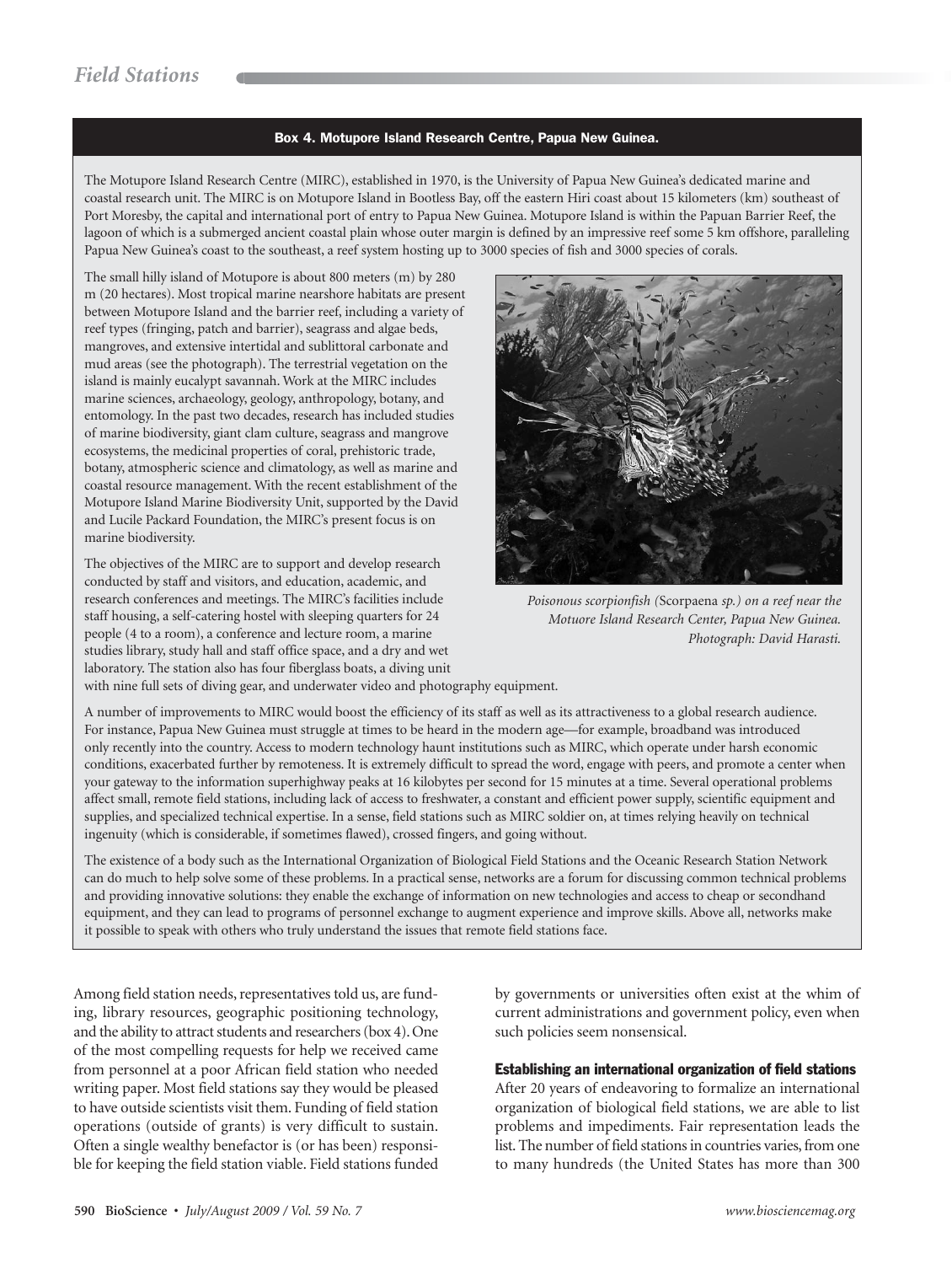field stations). Therefore, asking all field stations to be represented as individual entities in an international organization would unfairly bias representation toward countries with large numbers of stations. One solution would be to form regional organizations, such as the OBFS in the United States and the Oceania Research Station Network in the Pacific. Representatives of these regional organizations would then hold membership in the international organization (discussed below).

The fee structure for membership presents another quandary. Field stations occur in the poorest countries on Earth and in the richest. Perhaps a prorated system based on a country's per capita income could be developed, or regional organizations of field stations could provide funding for their stations' membership. To date, the IOBFS has been funded by grants from the National Science Foundation and the Organization of Biological Field Stations, and by support from the E. N. Huyck Preserve and Biological Research Station.

Communication among field stations is another vexing problem. Some field stations appear to exist—they have been mentioned in the literature—but their fate is unknown because posts to them have been returned. Some field stations do not have reliable electricity, making electronic communication erratic or impossible. One goal of the IOBFS is to provide those field stations with alternative electricalgenerating capacity.

The lack of a common language at field stations is another impediment to clear and open communication, although most field stations have at least one staff member who can speak some English. We encountered problems earlier when we tried to find volunteers who would, without charge, translate our newsletters into other languages. Webbased translation programs offer some help, but they are inadequate for presenting technical matters.

Last, cultural practices and religious beliefs have been an obstacle both within and among field stations. Longestablished cultural practices (hunting, fishing, forestry) may conflict with field station objectives, which could give rise to dangerous situations when the people living near the field station are starving or at war. The town and gown phenomenon (*http://en.wikipedia.org/wiki/Town\_and\_gown*) appears to be universal. Local inhabitants may be resentful and suspicious of field station motivations, especially when the field station's major affiliation is with the government. Three of the field stations highlighted in the boxes accompanying this article (boxes 1, 2, 4) recognize these kinds of problems and actively strive to help indigenous people through education and employment. These field stations have come to recognize the local residents as important components of the ecosystem. Eugene Odum would be proud.

Other attempts to form international networks that involve research stations include, in the United States, the International Long Term Ecological Research (ILTER) Station network, an offshoot of the Long Term Ecological Research (LTER) Station initiative. The LTER was established by the National

Science Foundation so that broad (continental-scale) ecological questions could be addressed. There are 26 sites and more than 1800 scientists involved in the LTER, although most of these scientists are formally associated with a college or university. These stations, all in the United States, tend to be large and well funded. Researchers investigate global change effects, patterns and processes in primary production, decomposition, and population dynamics. So far, the LTER network is responsible for more than 11,000 publications, 9600 of them journal articles.

The ILTER describes itself as a network of networks (*www.ilter.org*). Individual country networks occur in 4 countries in Central and South America, 2 in African countries, 7 in East Asia and the Pacific, and 16 in Europe. In many cases, the Web pages describing these networks are still under development. The Chinese Ecological Research Network (*www. cern.ac.cn*), a centralized field station network comprising 36 stations in China, operates within both the State Environmental Protection Administration and the Chinese Academy of Sciences. Nonetheless, regional organizations do not exist in South America, Africa, or Asia (except for China). Conservation International has received a grant of \$40 million from the Moore Foundation for a 10-year period to support the development and operations of 50 field stations in the tropics. This undertaking is just getting under way. Other networks include the Global Terrestrial Observing System (*www.fao.org/ gtos*) for terrestrial ecosystem monitoring, the International Canopy Network (*http://academic.evergreen.edu/projects/ican/ ican/*), and the International Geosphere-Biosphere Program (*www.igbp.net*). These networks represent the scientific studies around which they were formulated, however, and not the field stations themselves. Among other goals, regional organizations that represent field stations have the potential to raise the prestige of field stations and their work in the eyes of individual countries' governments and populations.

# **Summary**

Field stations worldwide continue to be places where significant advances are made in ecology, ecosystem ecology, animal behavior, evolution, genomics, and conservation biology. Field stations are generally unrecognized for their importance, except by the relatively few scientists who use them. Field stations serve as the training grounds for the next generation of scientists who will deal with the environment in an increasingly stressed world. They also serve as a home for researchers when they are in the field.

In the United States, the OBFS is recognized as the leading advocate for field stations, and it has proved useful in helping the National Science Foundation develop programs to assist field stations with infrastructure development. For the developing world, this kind of help is not currently available. Regional networks of field stations are needed to promote field stations in a particular area. Once these are established, a truly international organization of field stations may emerge and help bring the work of field stations to a broader audience.